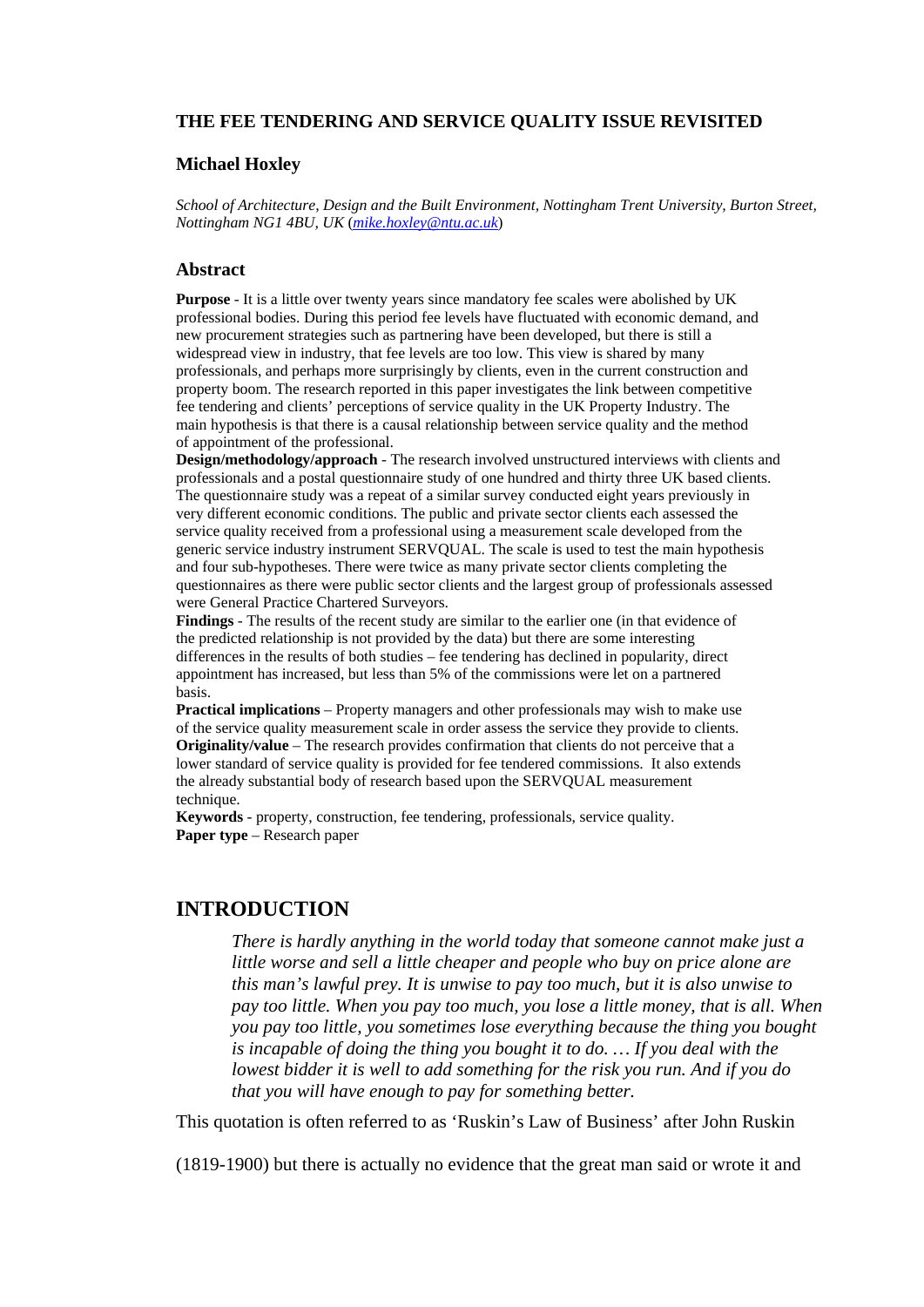its exact source has been lost (Landow, 2000; FuG Elektronik, 2005). However its sentiments very clearly sum up those held by UK property and construction professionals in the mid-1990s when the worst recession for fifty years was causing fee levels to fall to unprecedented levels (Morgan 1993). It was then only a decade since mandatory fee scales had been abolished and many professionals were struggling to survive. It was at this time that the author collected data for his Doctoral research which was funded by the RICS Education Trust (Hoxley, 2000b). One of the recommendations of that earlier research was that similar data should be collected under improved economic conditions (Hoxley 1998: 182) and the UK certainly has those in the middle of this opening decade of the twenty-first century. Fuelled by the longest period of sustained economic growth since 1700 (Brown 2005) and substantial Government spending, the order books of both contractors and professionals are full. The repeat data collection was funded by the author's previous institution (which has recently changed its name to incorporate that of Ruskin their founder). As with the original study, data was collected by postal questionnaire but initially unstructured interviews were carried out with industry experts to see whether fee tendering was still an issue.

### **Current fee levels**

One might have expected fee levels to have risen during a period of high demand but views expressed by the interviewees suggest that this may not be the case. The head of building procurement for a public limited company wholly owned by the UK government expressed the following view: "I wish professionals would tender higher. I know they cannot possibly provide the service we require for the fees they are quoting". A Regional Director of one of the UK's largest Quantity Surveying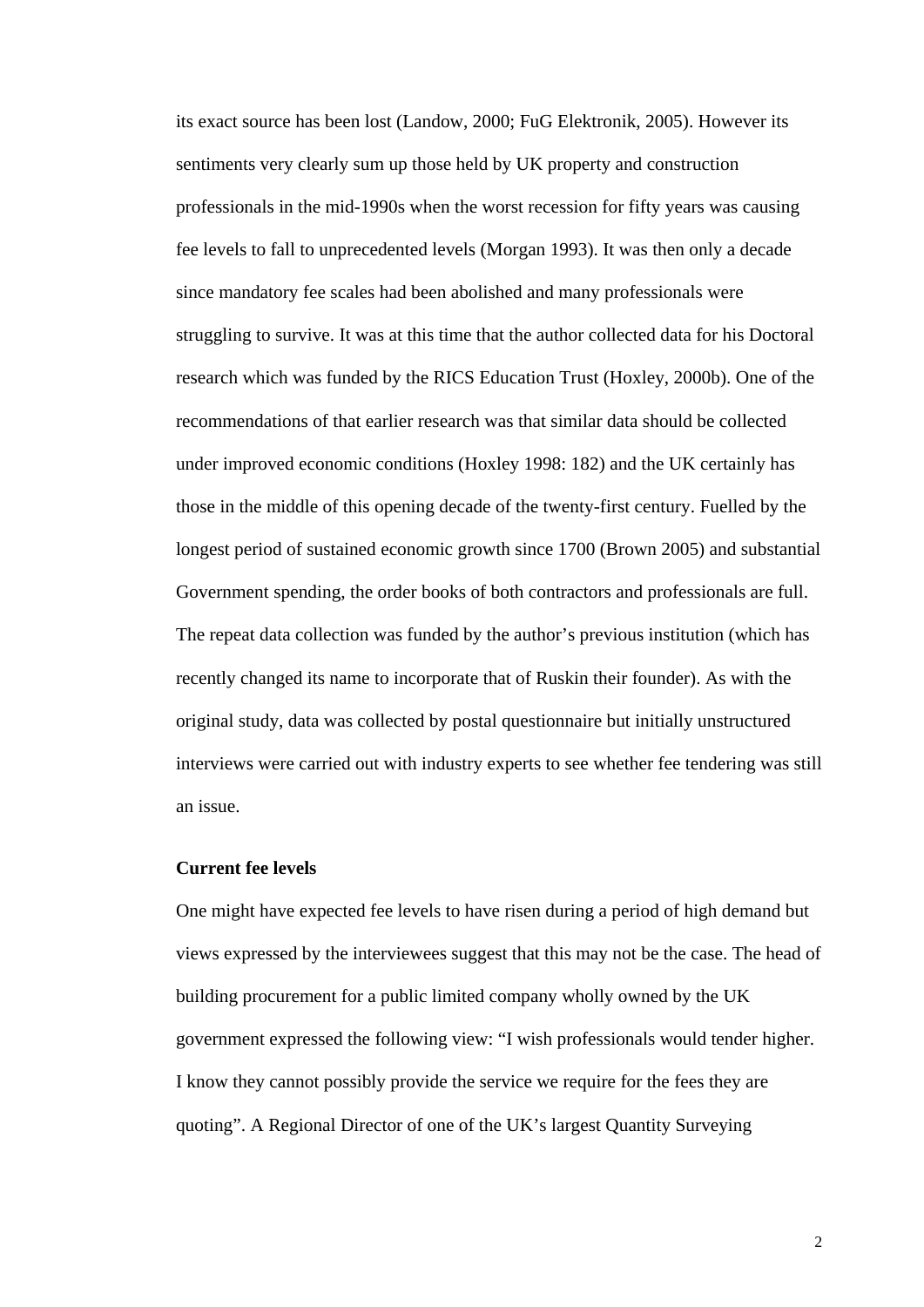practices said "Things are still tough out there – we are having to submit highly competitive fee tenders". So what has changed? It was time to revisit the literature.

#### **Changes in professional services**

There has been a significant trend away from traditional procurement to design and build for large contracts in the UK (RICS 2003). In a study of over 1,500 construction projects, BCIS (2001) reported that the mean professional fee was just over 9% of the construction cost. However the average fee paid on design and build projects was 5.67%, while the fee for traditionally procured projects was 10.33%. Of course the level of input from professionals providing a service to contracting organisations is likely to be substantially less than that provided to a client traditionally procuring construction. One of the conclusions of the author's earlier study was that since fee levels had fallen and clients did not perceive any decline in service quality, professional firms must have become more efficient (Hoxley 2000b). This trend seems to have continued. In another study (CIC 2003), data collected in 2001/02 were compared with that collected in 1995/96 (the author's original data were collected in 1996). The CIC study reported that per capita fee income per professional had increased 19% in real terms between 1996 and 2002 (CIC 2003: 48). There were interesting changes in the structure of professional organisations revealed by the CIC study. The proportion of work undertaken by multidisciplinary firms and 'no dominant service providers' had increased significantly and large firms now dominate the market. 46% of firms in the 2001/02 survey described themselves as being 'multidisciplinary' (CIC 2003: 54). In total 23,500 professional firms earned £12.3 billion on projects in the UK and only 3% of firms generated 60% of UK fee income (CIC 2003: 1).

3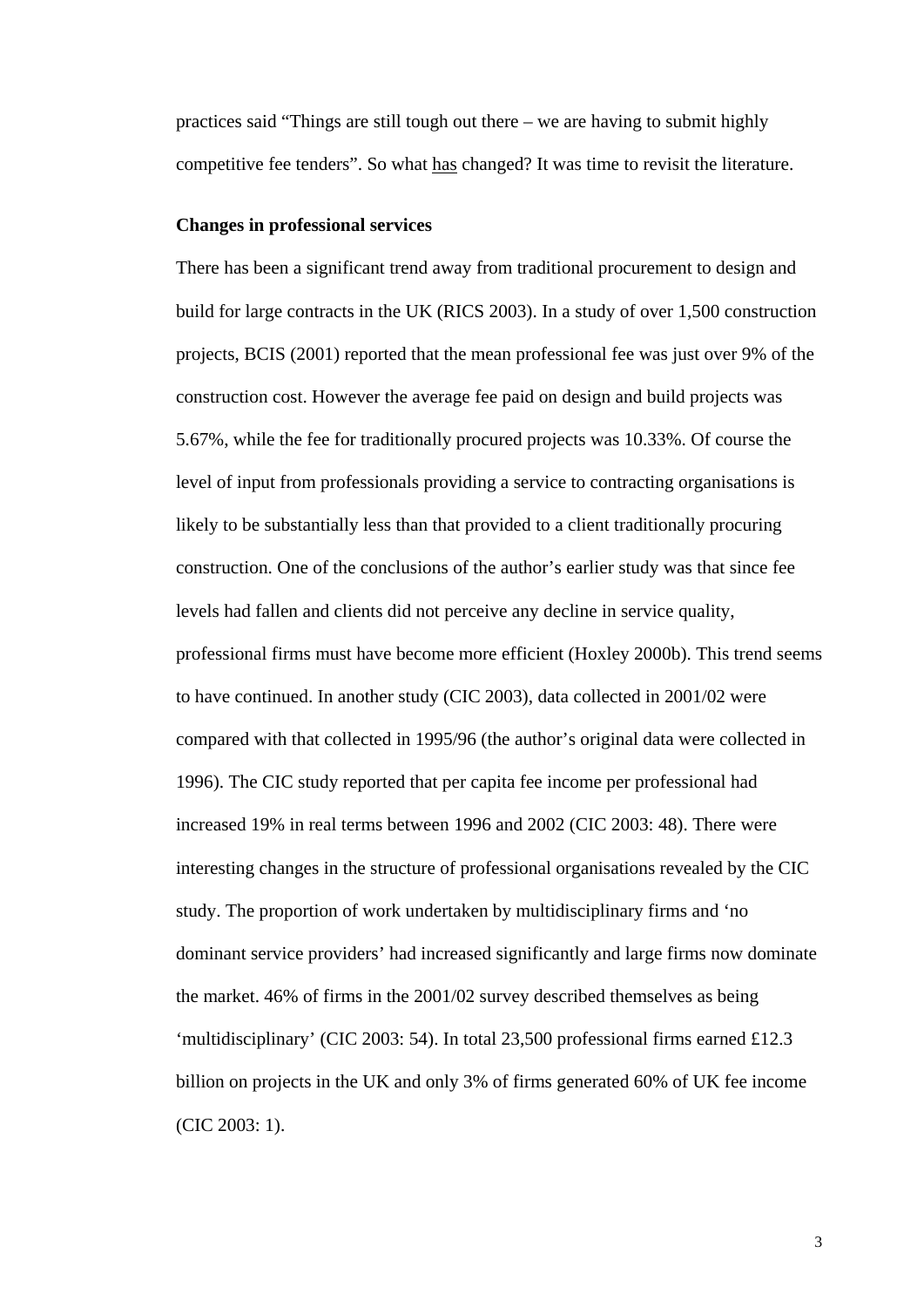#### **Changes in procurement of professional services**

Of particular relevance to this research are the methods of procurement reported by the CIC study. 17% of all work was won through partnering (compared with 9% in 1995/96). Negotiation had fallen from 56% to 39% but competition had increased from 32% to 41%. There were however interesting differences between the professions. Surveying firms generated 11% of fee income in the sector in 2001/2002 yet employed 17% of all staff. Engineers earned more per capita than surveyors but in 1996 the reverse was true. Surveyors gained 77% of their instructions through competition while the equivalent figure for engineers was only 41%. In the 1996 study engineers were the professionals that had the highest percentage of competitively procured commissions.

These findings were mirrored in research carried out a year later by the KPI Consortium (2004) which surveyed 376 consultants and reported on the number of new commissions arising from direct negotiations, as shown in Table 1. Thus engineers have been much better than the other professionals in moving away from fee tendered commissions.

| <b>Negotiated Commissions</b>                                                                                                                         | Projects Completed to end 2003 |            |           |           |
|-------------------------------------------------------------------------------------------------------------------------------------------------------|--------------------------------|------------|-----------|-----------|
|                                                                                                                                                       | All Consultants                | Architects | Surveyors | Engineers |
| % of respondents who indicated that<br>the number of directly negotiated<br>commissions was equal to or greater<br>than the number of successful bids | 42%                            | 38%        | 36%       | 63%       |

**Table 1**: New commissions arising from direct negotiations (KPI Consortium 2004)

In the public sector, compulsory competitive fee tendering (DOE 1994)) has given way to Best Value (DOE 1997) which has been implemented through framework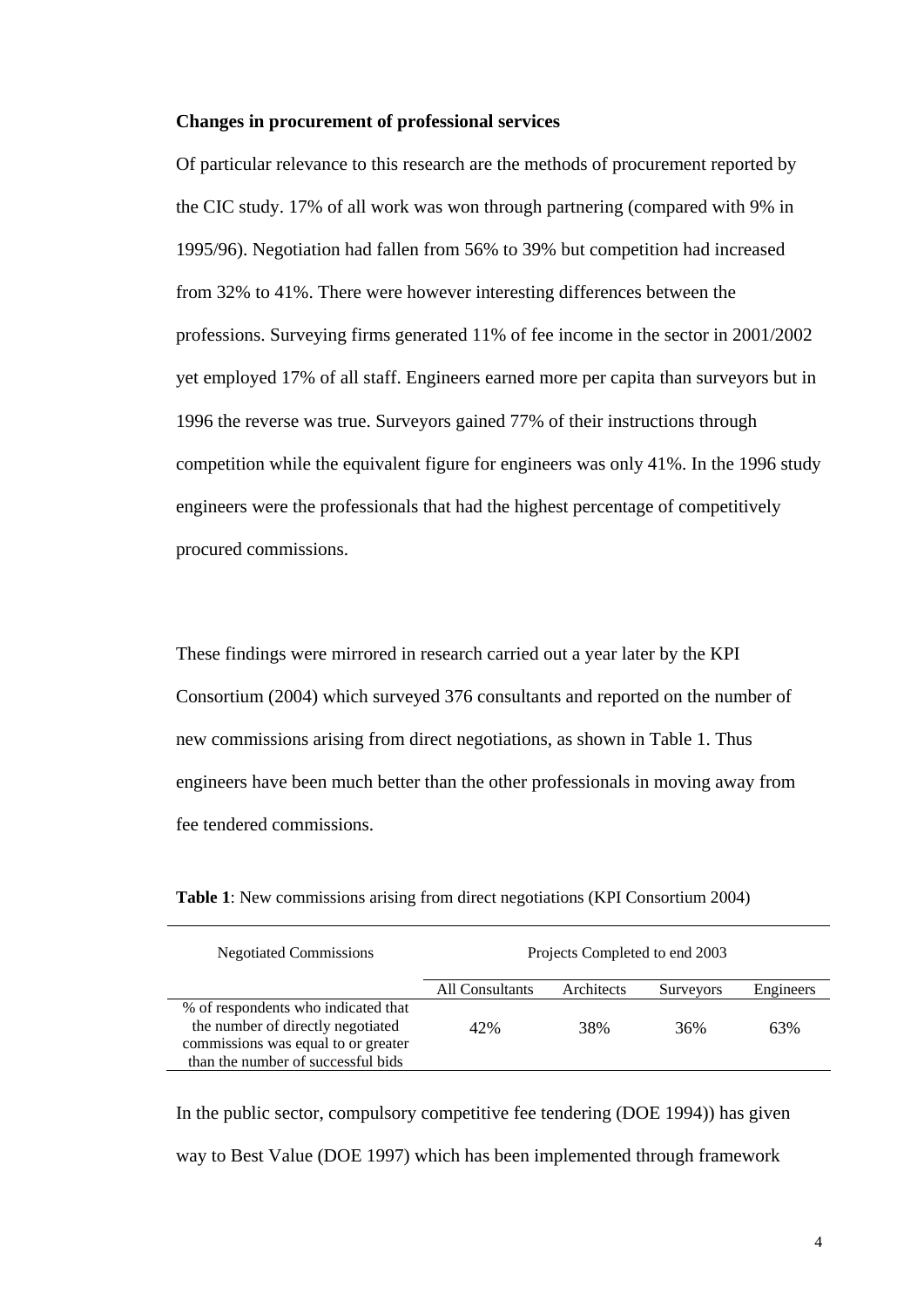agreements. The author interviewed a Principal Building Economist of a County Council. who explained in detail their recent experience of appointing consultants. Twenty multidisciplinary firms tendered initially. The basis of the tender was an exemplar project and bids were weighted 60/40 on quality/price. The 20 were reduced to 12 as a result of this initial exercise and then down to six as a result of visits to the consultants' offices, seeing current projects and taking up other clients' references. Following implementation of the framework agreement, all six consultants are invited to bid for every project and a quality statement must be prepared for each project. The quality score for each project is weighted 33% for previous performance and 66% for the project statement. The 60/40 quality/price weighting is applied to each project and the "lowest price frequently does not secure the commission". One consultant has submitted 30 bids and has not secured a single commission – "he just cannot get his quality statements right". Typical fees for new-build are in the 11-12% range.

Both the review of recent literature and the unstructured interviews suggest that the issue of competitive fee tendering is as relevant during today's boom in activity as it was when data were originally collected. Indeed the relevance is further emphasised by advice given by the RICS to its Quantity Surveying (QS) members recently. In a web-based bulletin to its Construction Faculty members, the RICS (2004) reported that QSs were still being asked by clients for the fee scales upon which they based their charges. The advice concluded with a recommendation that appointment should be made on the basis of value rather than cost. The author's 1996 survey is summarised below.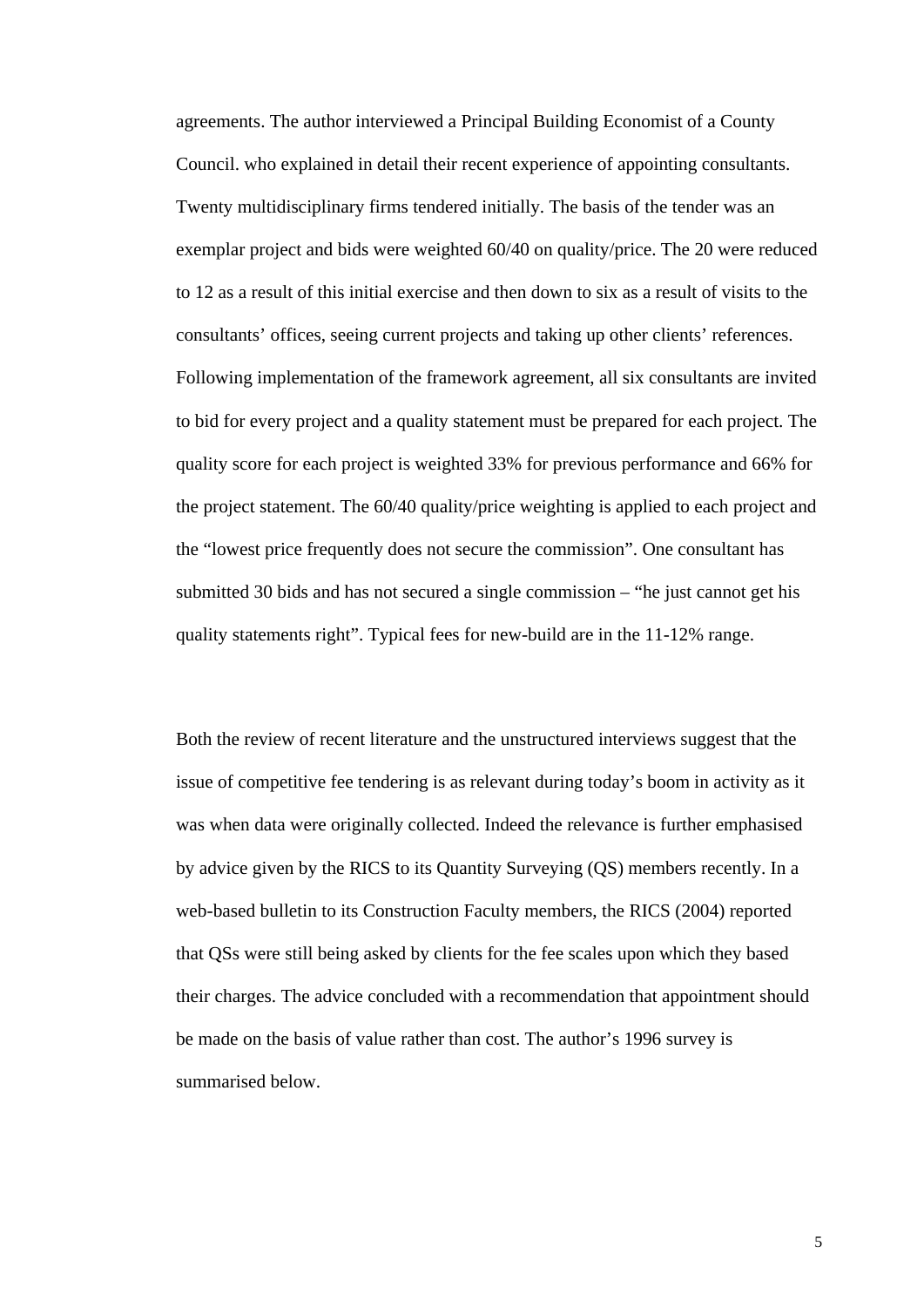# **THE 1996 STUDY**

The methodology for the original research was reported in Hoxley (2000a) and the results in Hoxley (2000b) but a concise summary follows. Several commentators in the mid-1990s were documenting the significant decline in the level of professional fees following the abolition of mandatory fee scales a decade earlier (e.g. Morgan 1993, Latham 1994 and Association of Consulting Engineers 1995). The concerns raised by these commentators about the impact of fee cutting upon levels of service led the author to state his main hypothesis - *Clients' perceptions of service quality are lower for commissions let by competitive fee tendering than with other methods of appointment.* There were also four sub-hypotheses which were concerned with the specification of the service, pre-selection of tenderers, the weighting given to ability, (CIRIA 1994) and with particularly competitive tenders. A service quality measurement scale was developed building upon Parasuraman et al.'s (1988 and 1991) twenty-two item scale, SERVQUAL. This scale measures quality across the five dimensions which they discovered (see Table 2).

| Dimension      | Description                                                                              | Number of<br>Items |
|----------------|------------------------------------------------------------------------------------------|--------------------|
| Tangibles      | Physical facilities, equipment, and appearance of personnel                              | 4                  |
| Reliability    | Ability to perform the promised service dependably and<br>accurately                     |                    |
| Responsiveness | Willingness to help customers and provide prompt service                                 |                    |
| Assurance      | Knowledge and courtesy of employees and their ability to<br>inspire trust and confidence |                    |
| Empathy        | Caring, individualised attention the firm provides its<br>customers                      |                    |

|  |  |  | <b>Table 2:</b> The SERVQUAL scale (Parasuraman at al, 1991) |  |
|--|--|--|--------------------------------------------------------------|--|
|--|--|--|--------------------------------------------------------------|--|

The SERVQUAL development work has been replicated by many researchers and several have recommended that the scale be adapted to suit each particular service setting. The author's original scale was developed by carrying out a comparison of the SERVQUAL study and three other studies, which were :-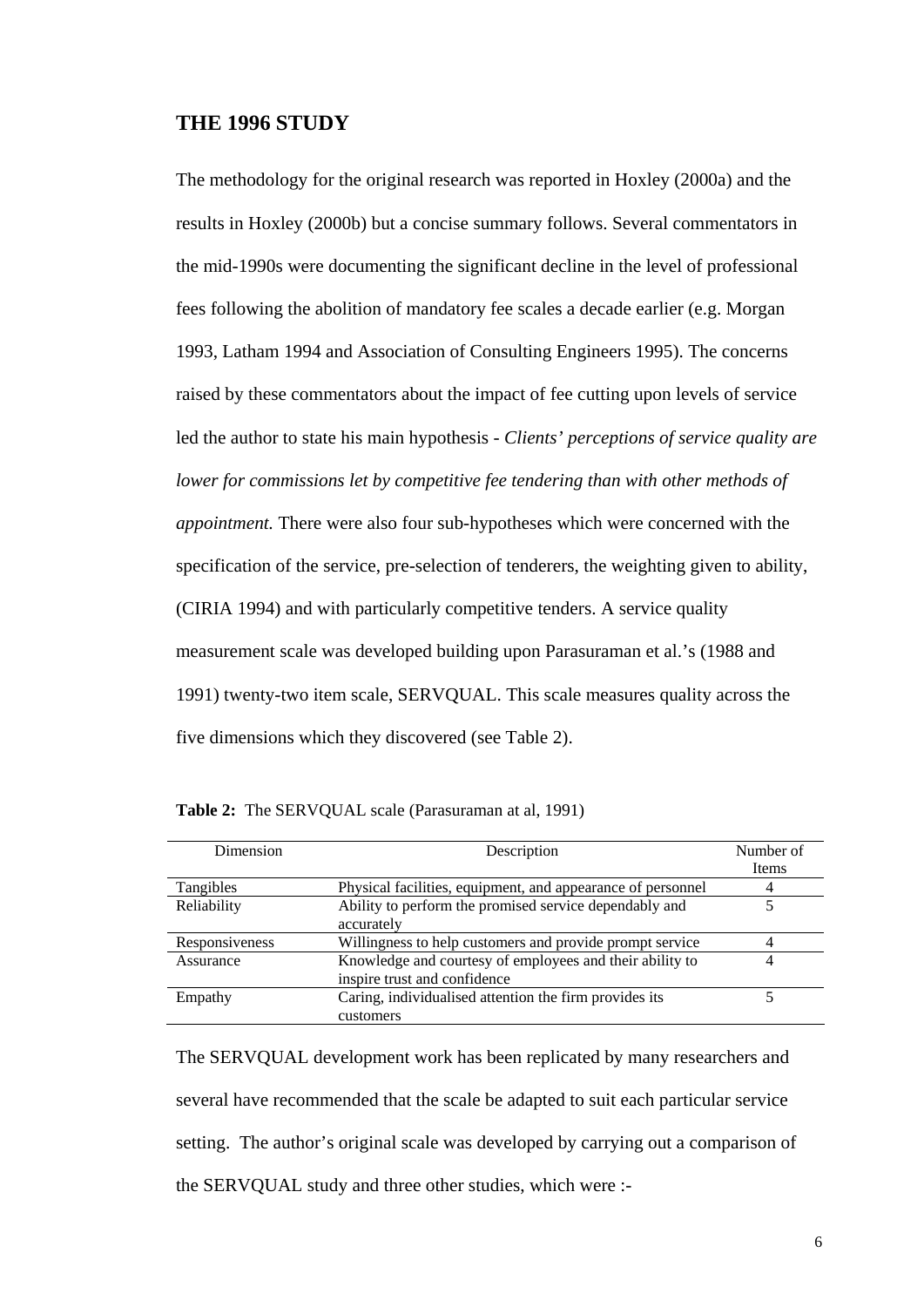- a study of architectural service quality (Cravens et al., 1985);
- RESERV a scale for assessing US real estate brokers (Nelson and Nelson, 1995); and
- a study of UK building surveying service quality (Hoxley, 1994).

The initial scale had 28 items upon which clients were requested to rate an anonymous consultant using a balanced Likert 7 point attitude scale. Two items which were included originally were dropped following purification of the scale because they were found to have insufficient correlation with other scale items and therefore with "service quality". The items were both concerned with the consultant's office - with its location and its appearance.

The scale was sent to 500 client organisations located throughout the UK and 244 clients responded (49%) by anonymously assessing consultants. Over half of the clients who responded were local authorities. Nearly 60% of the professionals assessed were Chartered Surveyors (just over half of these were Quantity Surveyors), 19% were Architects and 11% were Engineers. An exploratory factor analysis (a statistical technique for condensing many variables into a few underlying factors, dimensions or constructs ) reduced the 26 scale items into four factors which the researcher named "What," "When" "How" and "Who" (see Hoxley, 2000a for a full discussion of the loading of scale items onto each factor). The statistical analysis confirmed that the scale was both a reliable and valid instrument to measure service quality in a property and construction profession context.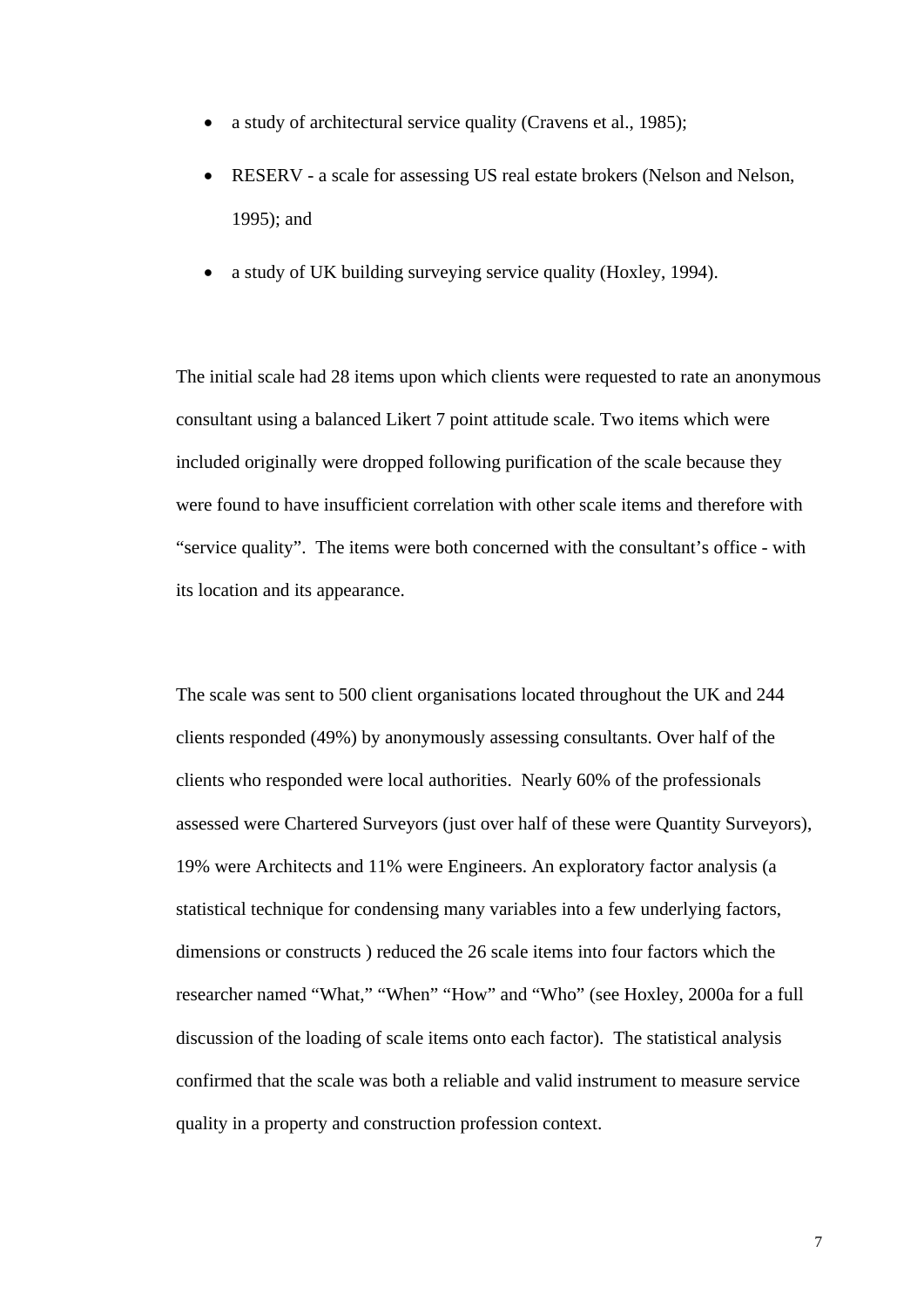In addition to the assessment of the consultant, clients also answered questions that were associated with the five hypotheses. Thus they indicated the method by which the consultant was appointed (fee tendering, negotiation, direct appointment, other), and also answered questions relevant to the other hypotheses. In order to test each hypothesis, the service quality score was computed for each case. Means of this score (the dependent variable) were then computed and tabulated for each value of the independent variable associated with each hypothesis. Finally a one-way analysis of variance was computed to test the null hypothesis that there are no differences between these means.

The mean scores for the three main methods of appointment are indicated in Table 3 below.

| Method of Appointment    |    | $\%$ | <b>Service Quality Score</b> |
|--------------------------|----|------|------------------------------|
| Negotiated               |    | 29 9 |                              |
| Directly Appointed       | 39 | 16.2 |                              |
| Competitive Fee Tendered |    |      |                              |

**Table 3** : Mean service quality scores by method of appointment (1996 study)

Thus over half of the consultants assessed were appointed by competitive fee tendering. The main hypothesis was however not supported by the data collected, in that although a lower score was recorded for those consultants appointed by competitive fee tendering, this result was not statistically significant. Similarly the hypotheses that service quality is lower when the fee bid is more competitive and higher when the service has been well specified, were not supported by the data. However the hypotheses that service quality is higher when care has been taken with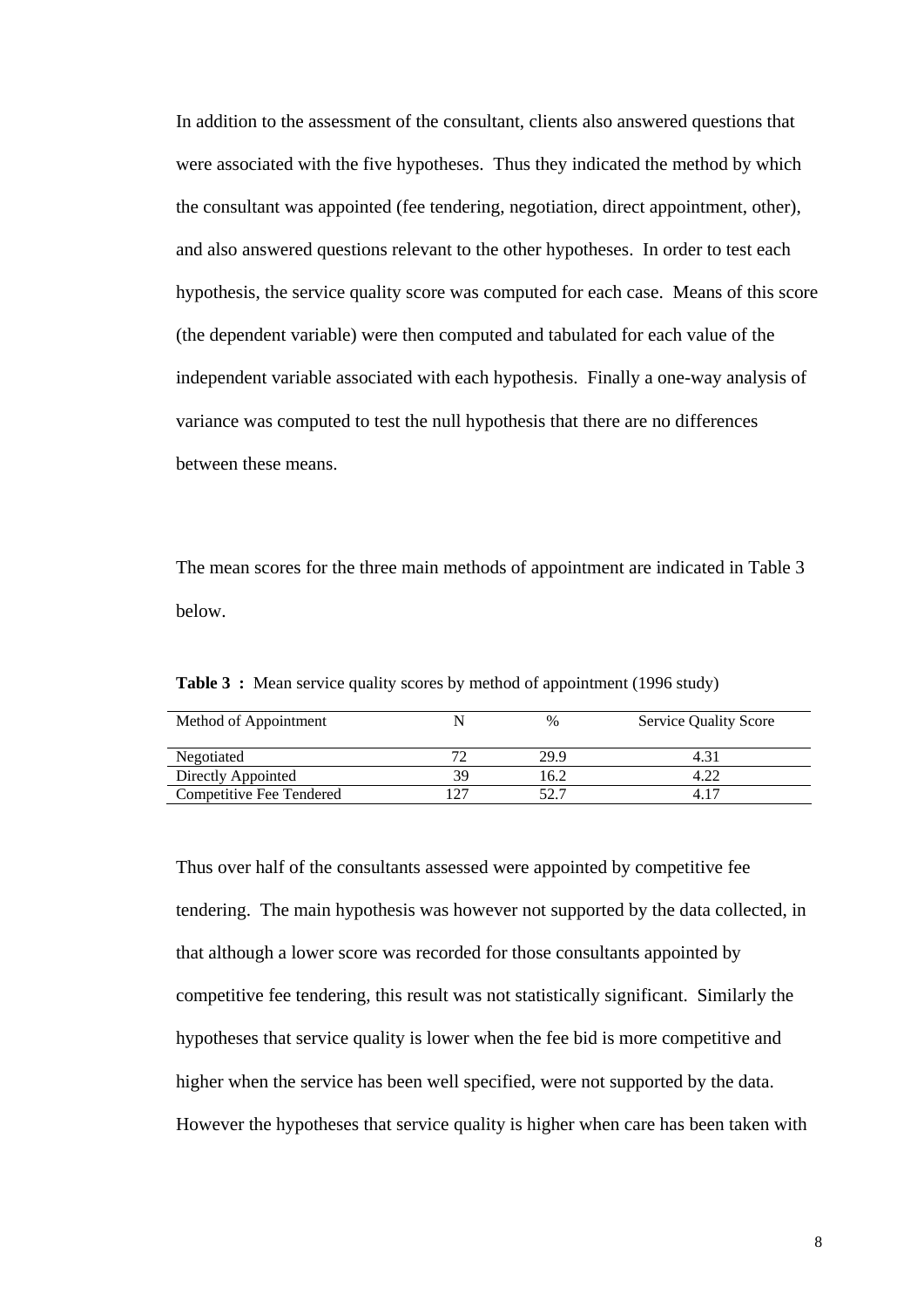the pre-selection of tenderers and when adequate weighting has been given to ability in the final selection process, were both supported by the analysis of the data.

### **THE 2004 STUDY**

#### **Is SERVQUAL still relevant?**

In order to determine whether SERVQUAL is still a relevant methodology for measuring service quality the author once again returned to the literature. A keyword search of the Electronic Collections Online business and management database of journals produced the results illustrated in Figure 1. As can be seen, the use of SERVQUAL has increased since it was originally used by the author, peaking at 30 published papers in 2003. One of these (Finn and Kayande 2004) compares the use of the scale in 35 situations (including that in Hoxley 2000a) and focuses on the issue of scale modification. Finn and Kayande describe SERVQUAL as being 'influential' and conclude that initial adaptation (adding or deleting items depending on the context) has a greater impact on the resulting service quality score than refinement (deleting items because of poor correlation between items).

< Insert Figure 1 about here >

The 26-item 1996 service quality scale was used as the basis of the data collection in the recent study. However an additional scale item (demonstrating good awareness of health and safety issues) was added. The CDM Regulations had come into force since the original survey and this factor is one of the Key Performance Indicators adopted by the KPI Consortium (2004). The only other changes made to the postal questionnaire were the inclusion of an additional method of appointment –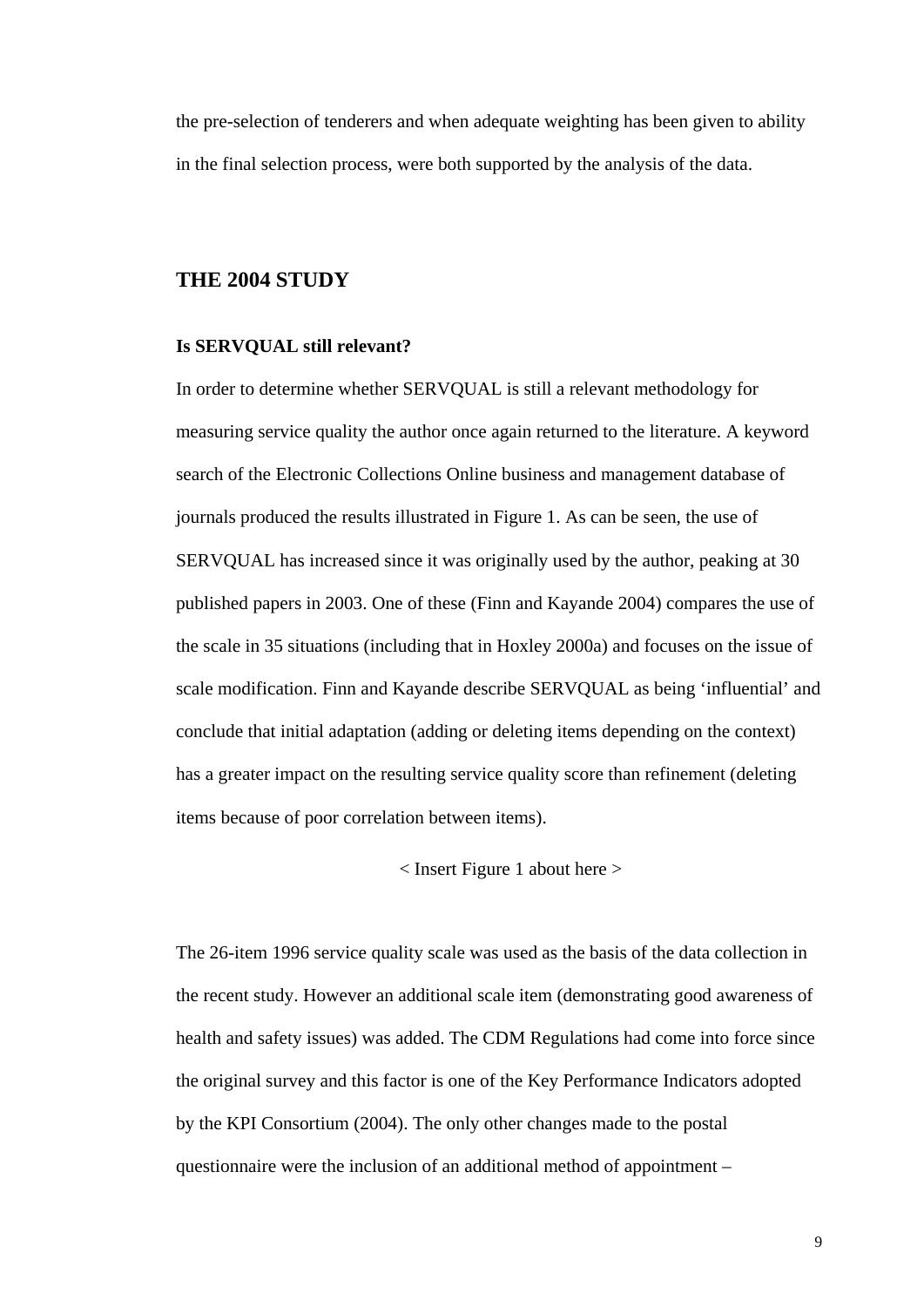'partnering' - and the option for the respondents to remain anonymous if they preferred. Copies of the final questionnaire are available upon request from the author and the scale item statements are indicated in Table 4 below. The questionnaire asked respondents to indicate how the service they received compared with their original expectation. A 7-point Likert scale was used with responses: 'very much better', 'much better', 'better', 'same', 'worse', 'much worse', or 'very much worse'.

**Table 4:** 2004 service quality scale statements

| XYZ use up-to-date technology                                           |  |
|-------------------------------------------------------------------------|--|
| The staff of XYZ are always tidy in appearance                          |  |
| The written and graphical output of XYZ is well presented               |  |
| XYZ's size is appropriate for the services they perform for me          |  |
| XYZ's solutions to problems are technically correct                     |  |
| XYZ demonstrate good awareness of health and safety issues              |  |
| The design element of XYZ's work shows creativity and capability        |  |
| XYZ provides its services at the time it promises to                    |  |
| XYZ tells me when it will perform the service for me                    |  |
| XYZ provides prompt service                                             |  |
| XYZ and its employees are always willing to help me                     |  |
| XYZ and its employees are never too busy to respond to my requests      |  |
| Employees of XYZ are easily accessible to me                            |  |
| I feel safe in my dealings with XYZ                                     |  |
| XYZ and its employees are always polite to me                           |  |
| Employees of XYZ have the knowledge and competence to solve my problems |  |
| XYZ and its employees have experience relevant to the service I require |  |
| XYZ provide me with personal attention                                  |  |
| XYZ have only my best interests at heart                                |  |
| XYZ understand my problems                                              |  |
| I will benefit from a long term working relationship with XYZ           |  |
| XYZ and I have similar views about things that are important            |  |
| XYZ provide good cost control of projects                               |  |
| The partners or directors of XYZ stay involved with my projects         |  |
| The site supervision of projects by XYZ is good                         |  |
| The standard of verbal presentation by employees of XYZ is good         |  |
| VV7 and its annloyees understand my organisation                        |  |

*XYZ and its employees understand my organisation* 

### **Data collection**

The questionnaire was to be sent to client organisations and the RICS kindly provided

a database of over 33,000 members who were located in one of the following

employment categories: Director/Partner, Finance/Commercial, Building/Civil

Engineering, Property Company, Central Government, Local Government or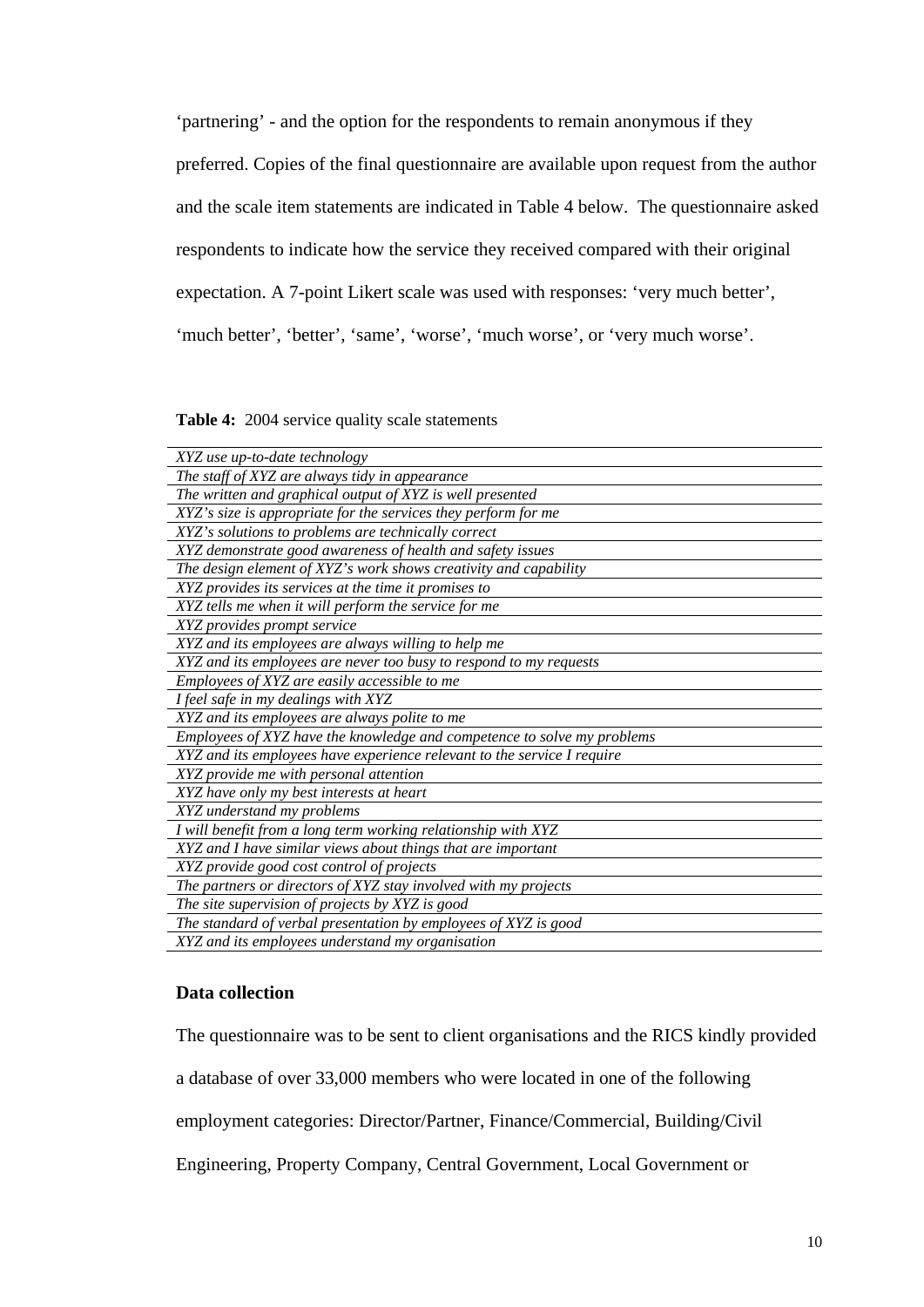Education. From this sampling frame, 700 client-based individuals were identified and the questionnaire sent with a personally addressed covering letter and a stamped addressed envelope for return. One hundred and thirty three useable, completed questionnaires were returned. This response rate of 19% is low for a postal questionnaire and particularly low when compared with the 49% rate for the original, almost identical survey. A lower response rate had been anticipated (which is why 700 rather than 500 questionnaires were dispatched) because of 'survey fatigue' and much busier industrial activity. None the less the 19% response rate is disappointing. It is possible that clients do not see the issue of fee tendering to be as important as it was in 1996. Mention of the original research having been funded by the RICS Education Trust may have dissuaded some from participation (the RICS having recently caused some disaffection amongst its members by a substantial rise in subscription fees).

### **Scale refinement**

All data analysis was carried out using SPSS and commenced with an exploratory factor analysis. This procedure is a statistical technique for condensing many variables into a few underlying factors, dimensions or constructs and commenced with a study of the correlation matrix of all twenty-seven of the scale variables. Hedderson (1991: 160) suggests that any variable whose correlations with the other variables are less than 0.4 in absolute terms should be excluded from the factor analysis. There was no variable that had a correlation of less than 0.4 with any of the other variables and thus no scale item was dropped (as indicated previously when analysing the 1996 data two variables had been dropped).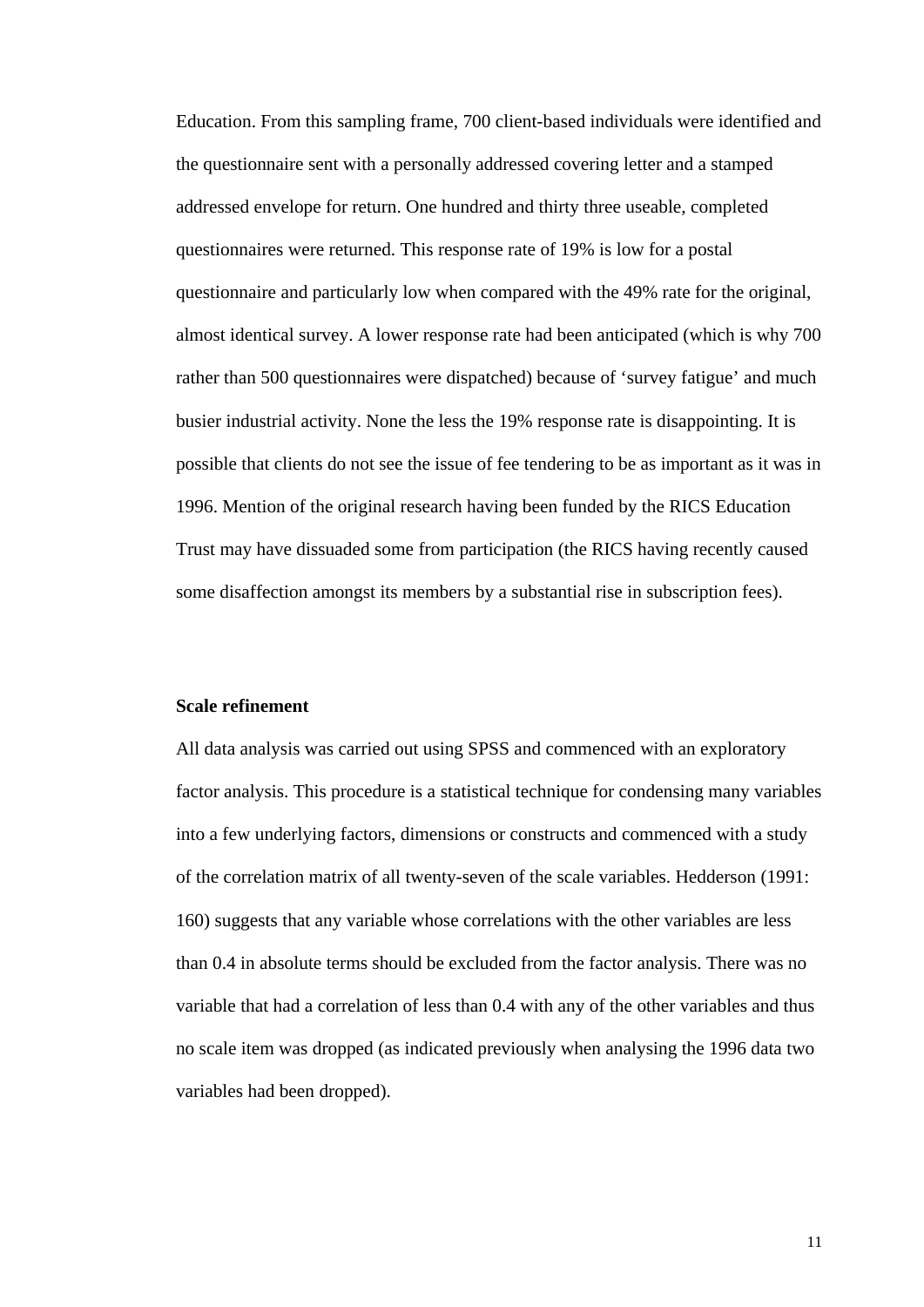Various measures of sampling accuracy were then computed to see whether the data were suitable for factor analysis. Bartlett's test of sphericity (which tests the hypothesis that the matrix is an identity matrix – that is all diagonal terms are 1 and all off-diagonal terms are 0) was 1808 with an associated significance level of 0.00000. This suggests that the correlation matrix is unlikely to be an identity. Another indicator of the strength of the strength of the relationship among variables is the partial correlation coefficient. If variables share common factors, the partial correlation coefficients between pairs of variables should be small when the linear effects of the other variables are eliminated. The Kaiser-Meyer-Olkin measure is an index for comparing the magnitudes of the observed correlation coefficients to the magnitudes of the partial correlation coefficients and for the original correlation matrix was 0.93. The negative of the partial correlation coefficient is called the antiimage correlation. The anti-image correlation matrix was computed and the smallest measure of sampling accuracy was 0.83. All of these results suggest that the data collected is suitable for factor analysis (Norusis 1994: pp 50-53).

The twenty-seven variables of all 133 cases were then subjected to principalcomponents analysis which is a procedure that *extracts* the factors. The first principal component is the combination that accounts for the largest amount of variance in the sample. The second component (un-correlated with the first) explains the next largest amount of variance, and so on. This procedure extracted four factors which together accounted for 68% of the variance. The remaining twenty-two factors only explained the remaining 32% of the variance and this suggests that a four factor model fits the data collected (which is the same result as in 1996).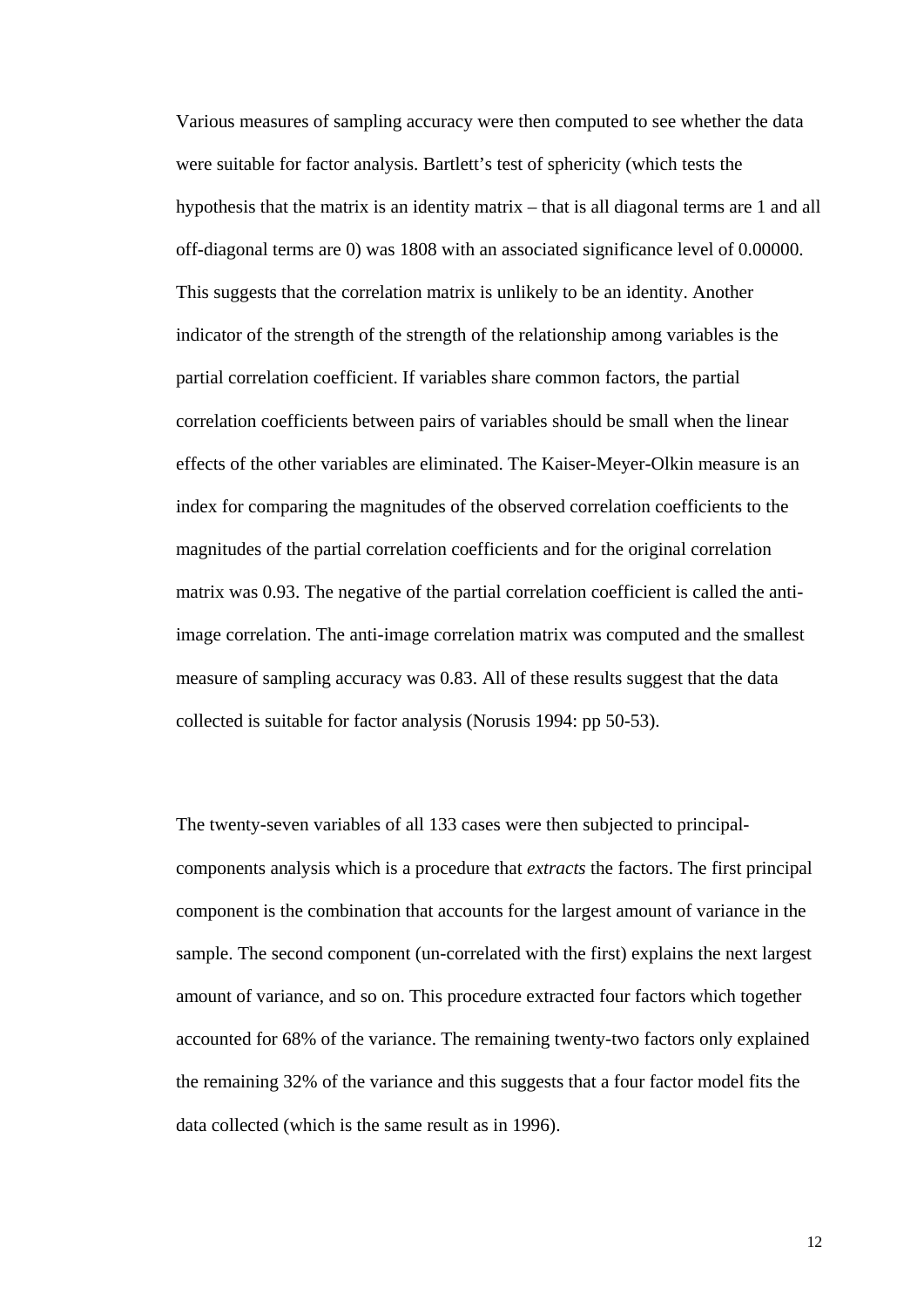The next stage in factor analysis is to *rotate* the factor matrix which is a procedure which attempts to identify the factors. After rotation the number of larger and smaller factor loadings increases, that is, variables are more highly correlated with single factors and more meaningful interpretation of the factors should become possible. The method of rotation selected was *oblique* which allows for correlations between factors (as opposed to orthogonal rotation which assumes no correlation between factors). It is unlikely that the factors are completely uncorrelated and "oblique rotations have often been found to yield substantively meaningful factors" (Norusis 1994: p71). Oblique rotation was used in the development of both the SERVQUAL and 1996 scales. Rotation is an iterative process and the data converged in 33 iterations.

Interpretation of the pattern matrix resulting from the rotation phase of the analysis did not suggest any clear identification of factors. Factor 1 had 21 of the 27 variables loaded on it (that is with a loading of  $>0.25$  in absolute terms) and accounted for 54% of the variance. In addition 14 of the variables loaded on two or more factors. These results make a good case for arguing (as Babakus and Boller 1992, have done) that service quality is in fact a uni-dimensional construct.

#### **Assessing the reliability and validity of the service quality scale**

Any research instrument must be both *reliable* and *valid* (Churchill 1979). A test of reliability of the scale was carried out by computing the Cronbach Alpha coefficient. This was 0.97 which is slightly higher than the equivalent figure for the 1996 study and suggests that the scale has high reliability. In order to assess the scale's validity,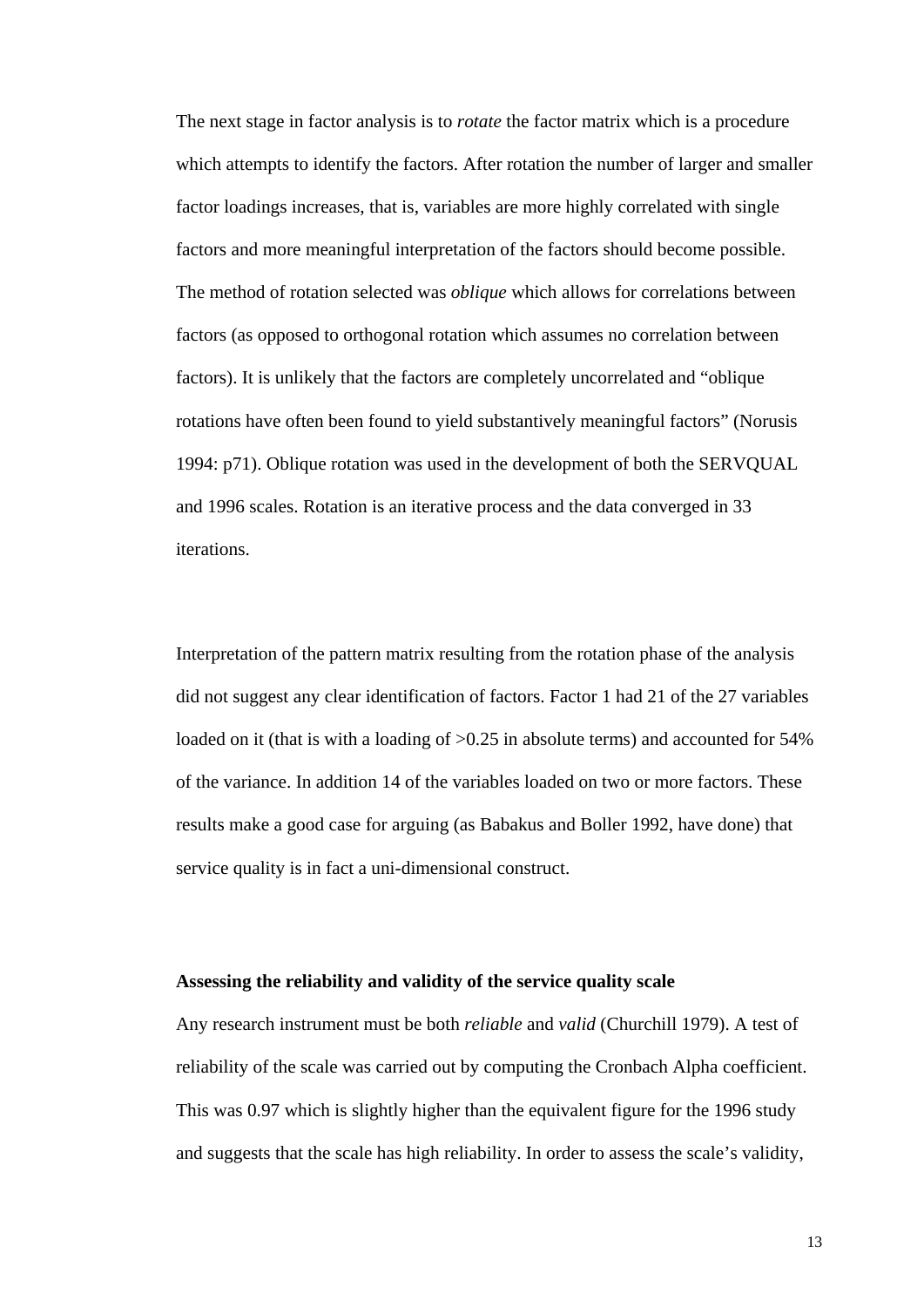that is, "does it measure what it set out to measure?" an analysis of variance was carried out of the computed service quality scores and the answers to questions regarding the professional's overall quality of service and whether the client would recommend the professional to another organisation. This procedure aims to establish whether the scale score is capable of distinguishing between the responses to these other questions. For both questions the scale score was successful in distinguishing between groups and both analyses resulted in high F Ratios with very small associated probabilities. Figure 2 below is a plot of the mean service quality score for each response to the question about the overall quality of service. As will be seen the relationship is very nearly linear and these results confirm the validity of the scale.

< Insert Figure 2 about here >

#### **Testing the hypotheses**

The main hypothesis was, as in 1996: *Clients' perceptions of service quality are lower for commissions let by competitive fee tendering than with other methods of appointment* and the sub-hypotheses were also identical. As before, in order to test the hypotheses, the service quality score for each case and means of this score (the dependent variable) were then computed and tabulated for each value of the independent variable associated with each hypothesis. Finally a one-way analysis of variance was computed to test the null hypothesis that there are no differences between these means.

#### **Results**

The distribution of the client organisations assessing professionals was very different from the earlier study. Whereas the public/private client ratio had been 75/25 previously, this time it was 32/68. This fact may further help to explain the poor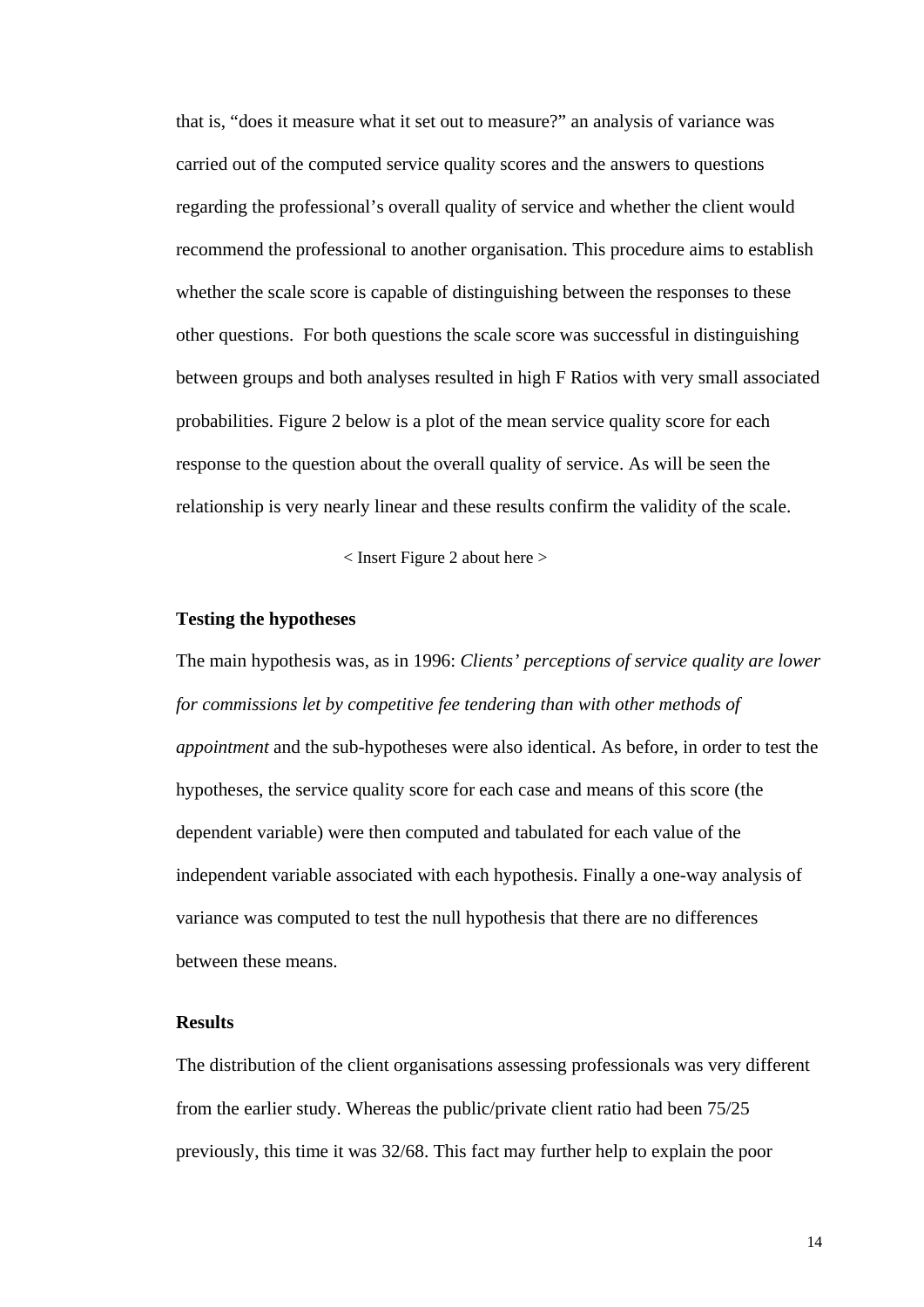response rate – in 1996 the public sector was being compelled to use fee tendering to appoint professionals and would have seen this research to be of great relevance. The distribution of professions assessed were however broadly similar – Surveyors 56%, Architects 25%, Engineers 8% and Multi-disciplinary 5%. This time General Practice Surveyors were the largest group of surveyors at 44% (QS 23% and Building Surveyors 16%). It is necessary to be aware of the issue of 'non-response bias' when considering the results of the study. Less 'construction' professionals and more 'property' professionals were assessed in the recent study and it is clear from some comments made on the completed questionnaires (see 'Conclusion') that the subject of the repeat study had more resonance with property professionals than with those working in construction. As previously discussed, Surveyors have been less successful in moving away from fee tendering than some other professions (notably Engineers) and it is possible that the increased response rate from those in the property (rather than construction) professions is a reflection of this fact.

Table 5 below shows the mean service quality score for the 2004 and 1996 studies.

|                           | 2004 |               |          | 1996 |      |          |
|---------------------------|------|---------------|----------|------|------|----------|
| Method of Appointment     | n    | $\frac{0}{0}$ | SO Score | n    | $\%$ | SQ Score |
| Negotiation               | 38   | 28.6          | 4.40     | 72   | 29.9 | 4.31     |
| Direct Appointment        | 38   | 30.1          | 4.33     | 39   | 16.2 | 4.22     |
| Competitive Fee Tendering | 47   | 35.3          | 4.32     | 127  | 52.7 | 4.17     |
| Partnering                |      | 4.5           | 4.06     |      |      |          |

**Table 5 :** Mean service quality scores by method of appointment (2004 and 1996 studies)

It will be seen that fee tendering has declined in popularity, direct appointment has increased and less than 5% of these commissions were let on a partnered basis. All service quality scores have risen slightly and they are in the same rank order as eight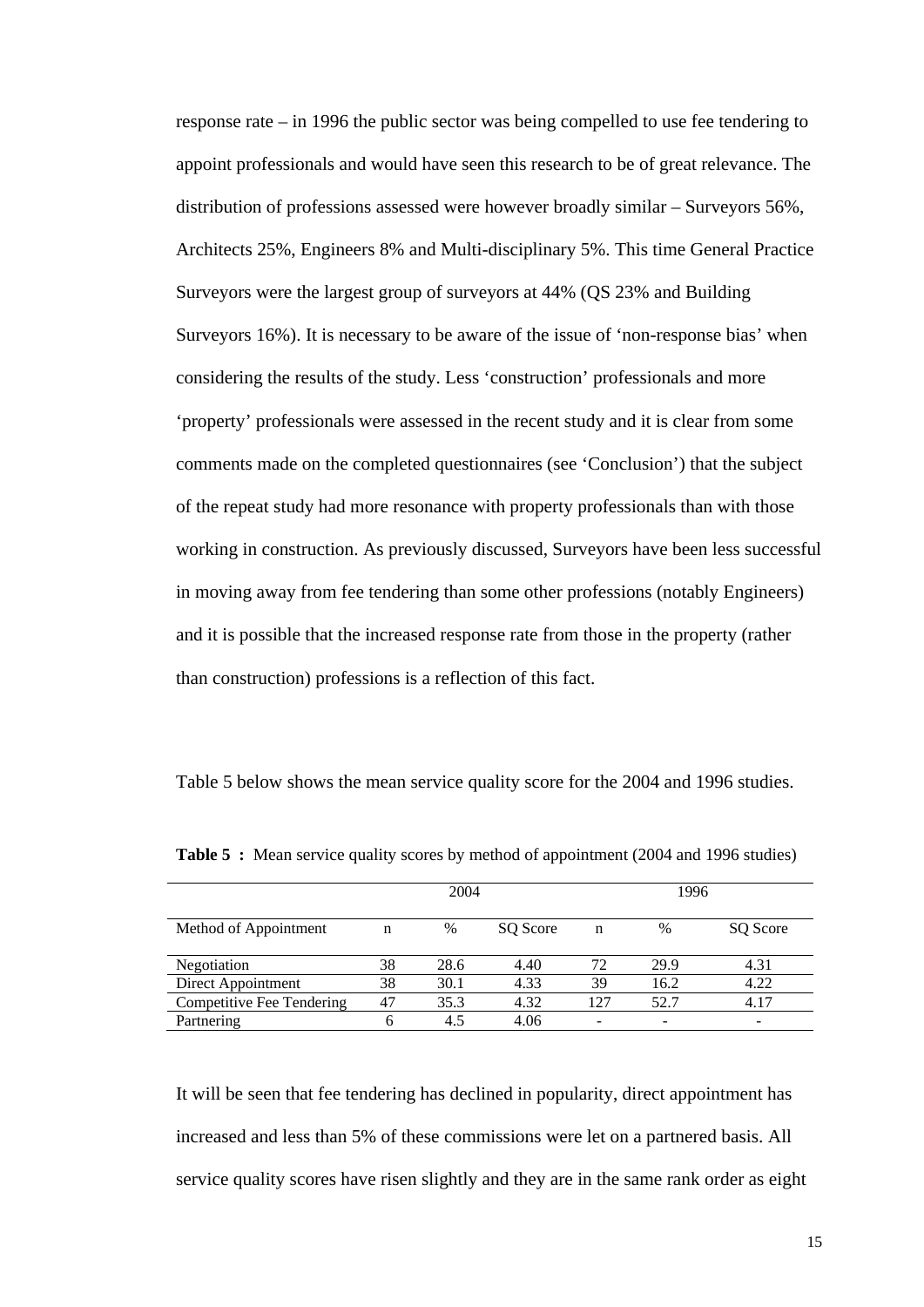years ago. Perhaps rather surprisingly the score for partnered projects is lower than for other methods of appointment (although of course a sample size of six is far too small to draw any useful conclusion from this result). The main hypothesis was once again not supported by the data as the ANOVA results are not significant (and in fact none of the other hypotheses is supported by the analysis).

# **CONCLUSIONS**

The service quality measurement scale, based upon SERVQUAL and updated slightly during this research has been shown to be both a reliable and valid instrument for measuring the service quality of UK property and construction professionals. The scale has been used to test the stated fee tendering hypotheses in very different economic conditions to those that prevailed eight years ago. Once again the data collected from 133 clients has not supported the hypotheses. The latest study has therefore found no reason to believe that these surveyors, architects and engineers have provided an inferior service because they have tendered for their commissions. This is a testimony to their professionalism although, of course, providing a high quality service has its own rewards - repeat business, continued recommendation and referral and avoiding negligence claims, for example.

It is certainly the case that fee levels have fallen since the abolition of mandatory fee scales. Since the clients in both studies do not perceive any decline in service quality for fee tendered commissions then professional firms must have become more efficient in order to survive in these more competitive environments. Certainly the increased use of information technology has contributed to this enhanced efficiency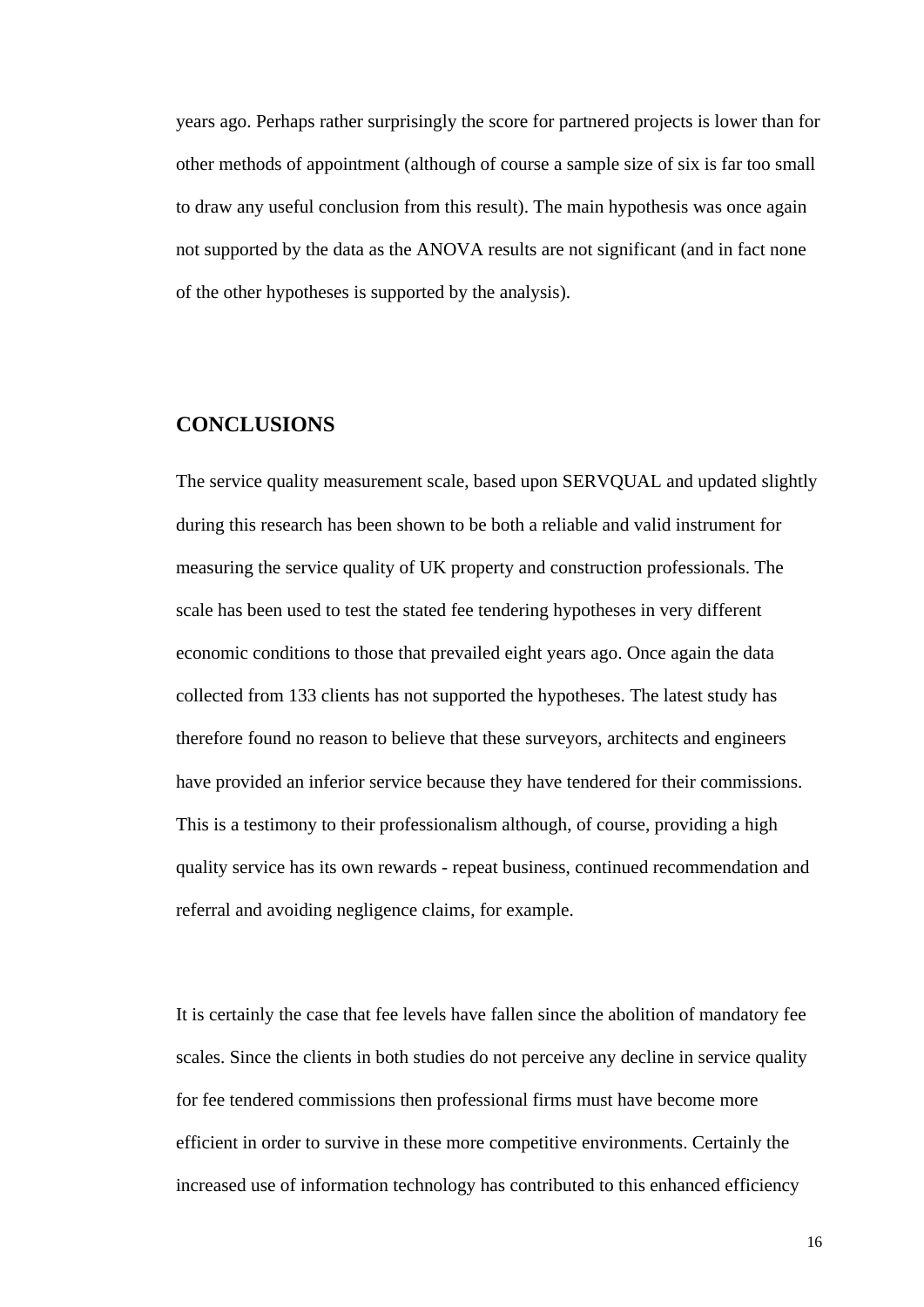but efficiency gains are also no doubt a key driver in the shift to more, and larger, multi-disciplinary professional organisations.

Property Managers and other professionals may wish to make use of the service quality measurement scale developed during this research in order to obtain client feedback on their own performance. Obtaining such feedback (and of course acting upon it) should ensure that they benefit from repeat business and recommendation and referral from satisfied clients and other professionals with whom they work.

Fee tendering does appear to be declining in importance, particularly in the public sector where there is no longer compulsion to impose it. Most of the clients participating in the latest research were from the private sector and one such client (the director of a property company) provided these comments in a letter accompanying his questionnaire:

*…. there seems to be a presumption that all Companies should tender for professional services. While this may be applicable to Government or in some Public Companies for the sake of transparency I believe it to be entirely inappropriate within the environment within which Private Companies work. In my long experience I have found that this is a 'people business'. In those circumstances one tends to place work with other professionals with whom one has had the experience of working over a period of time and on several transactions. Where we have gone outside these relationships without recommendations (and sometimes with such recommendations) we have always encountered difficulties. For this reason a presumption to tender for the work for the purposes of reducing the fee element simply results, in my experience, in poor workmanship, poor communications and poor service.* 

This sounds rather like 'Ruskin's law' doesn't it? In any event it certainly sounds like a recommendation to 'partner'!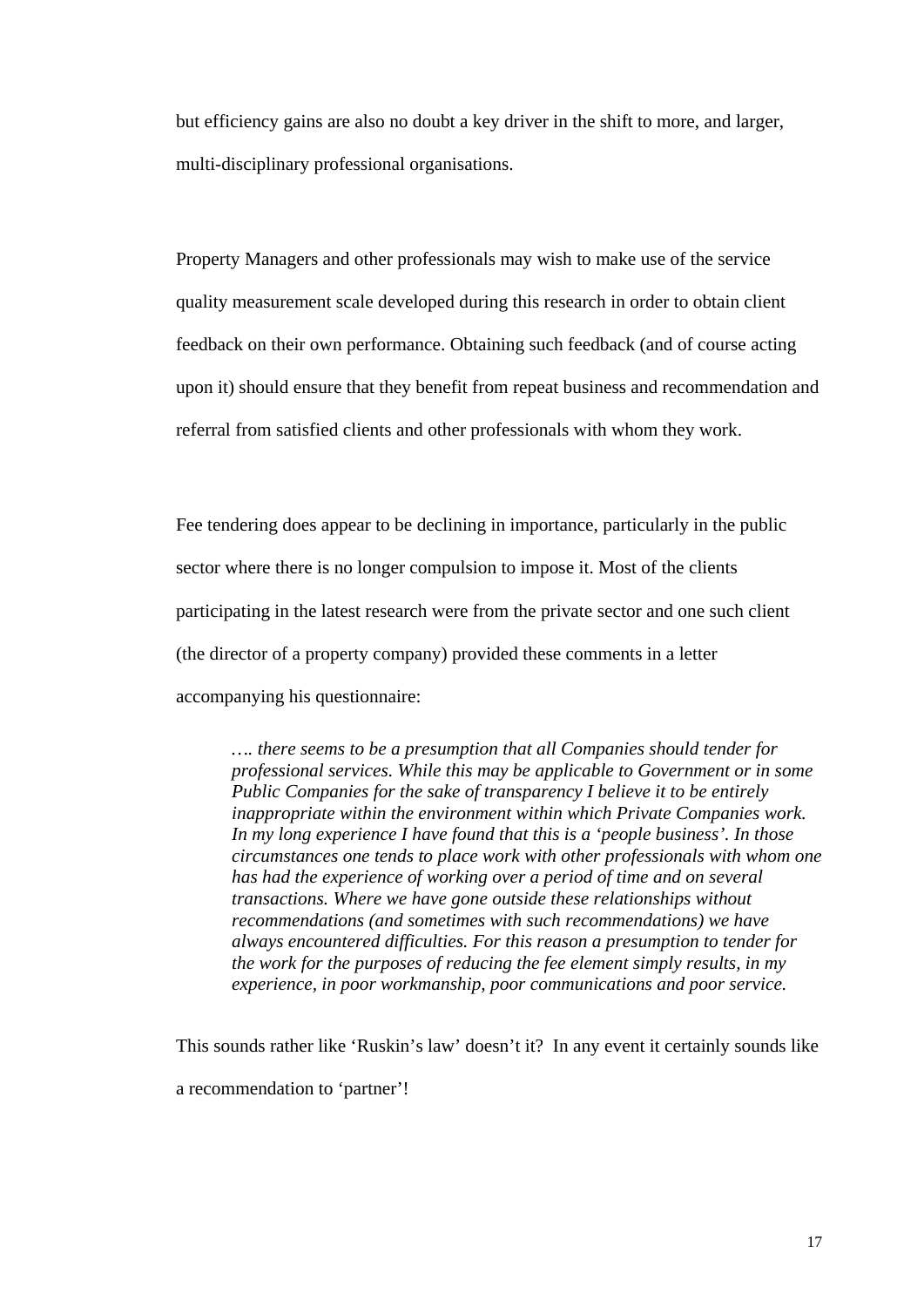# **REFERENCES**

- Association of Consulting Engineers (1995) *The Fisher Report: the role of the consulting engineer now and in the future: the client's perception*. London: Association of Consulting Engineers.
- Babakus, E and Boller, G W (1992) An empirical assessment of the SERVQUAL scale. *Journal of Business Research*, **24**, 253-268.
- BCIS (2001) *Review of consultants' fees on construction projects.* London: Building Cost Information Service Ltd.
- Brown, G (2005) *Budget Speech*. 16<sup>th</sup> March 2005, House of Commons, London.
- Churchill, G A (1979) A paradigm for developing better measures of marketing constructs. *Journal of Marketing Research*, **16**, 64-73.
- CIC (2003) *Survey of UK construction professional services 2001/2002*. London: Construction Industry Council.
- CIRIA (1994) *Value by competition: a guide to the competitive procurement of consultancy services for construction*. Special Publication 117. London: Construction Industry Research and Information Association.
- Cravens, D W, Dielman T E and Kent, C (1985). Using buyers' perceptions of service quality to guide strategy development, in *1985 AMA Educators' Proceedings*, Eds.R.F. Lusch, G.T. Ford, G.L. Frazier, R.D. Howell, C.A. Ingene, M. Reilly and R. Stampfl, Chicago: American Marketing Association, 297-301.
- DOE (1994) *Consultation paper on the implementation of compulsory competitive tendering for professional construction and property services*. London: DOE.
- DOE (1997) *Better value for local authority services.* News Release, 2 June 1997, London: DOE.
- Finn, A and Kayande, U (2004) Scale modification: alternative approaches and their consequences. *Journal of Retailing*, **80**(1), 37-52.
- FuG Elektronik, 2005, *About us*, [WWW], [http://www.fug](http://www.fug-electronik.de/webdir/1/about_our_company.htm)[electronik.de/webdir/1/about\\_our\\_company.htm](http://www.fug-electronik.de/webdir/1/about_our_company.htm) (last accessed 20/03/06).
- Hedderson, J (1991) *SPSS/PC+ made simple*, Belmont, California, USA: Wadsworth Publishing Company.
- Hoxley, M (1994) Assessment of building surveying service quality: process or outcome? *RICS Research Series Paper*, **1**(8).
- Hoxley, M (1998) *The impact of competitive fee tendering on construction professional service quality*, Unpublished PhD Thesis, Department of Surveying, University of Salford.
- Hoxley, M (2000a) Measuring UK construction professional service quality: the what, how, when and who! *International Journal of Quality and Reliability Management*, **17**(4/5), 511-526.
- Hoxley, M (2000b) Are fee tendering and construction professional service quality mutually exclusive? *Construction Management and Economics*, **18**(5), 599-605.
- KPI Consortium (2004) *Construction consultants' KPIs*, London: KPI Consortium.

Landow, G P (2000) *A Ruskin Quotation?* [WWW], <http://www.victorianweb.org/authors/ruskin/quotation.html>(last accessed 20/03/06).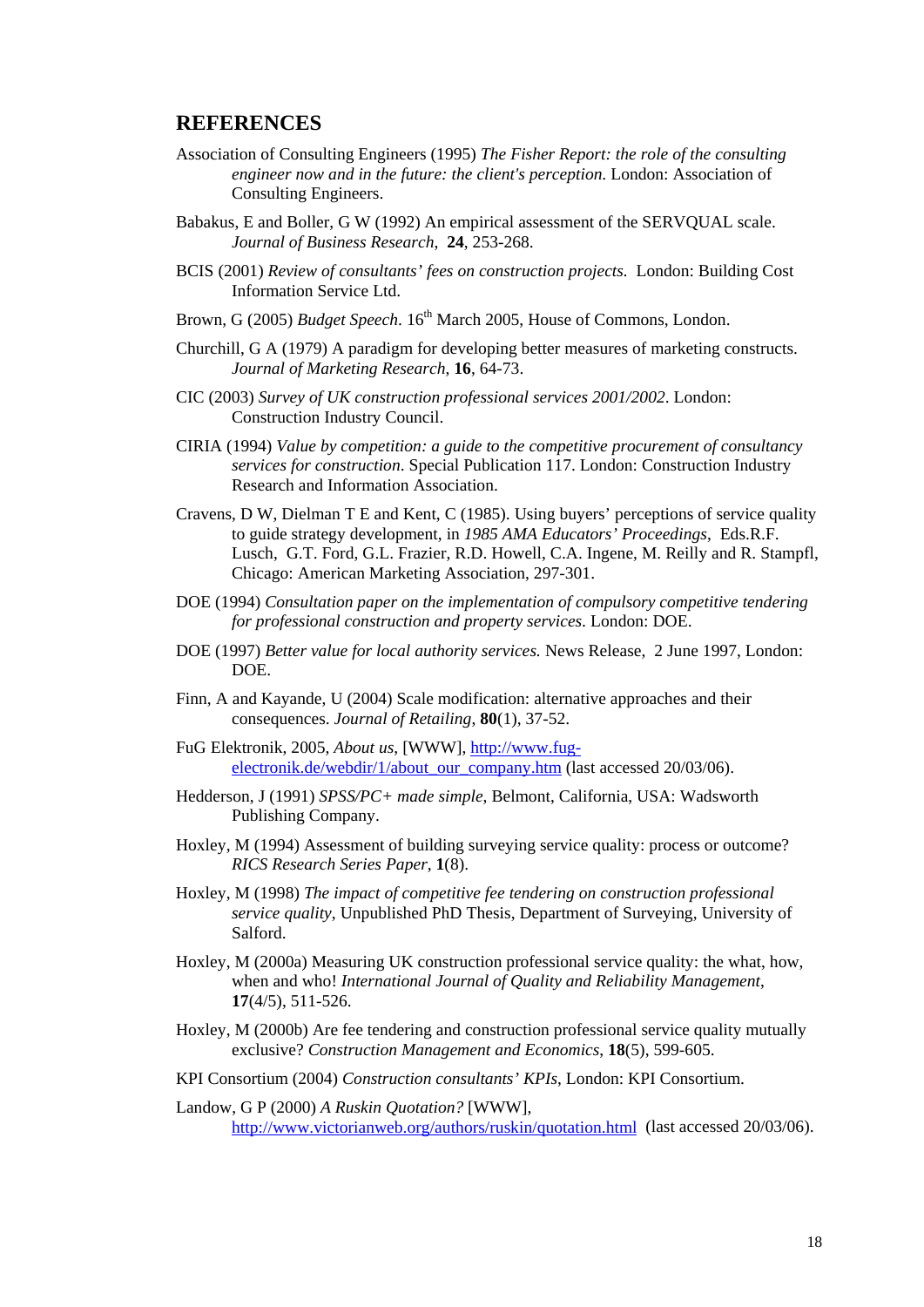- Latham, M (1994) *Constructing the team: final report of the government/industry review of procurement and contractual arrangements in the UK construction industry*. London: HMSO.
- Morgan, D (1993) Fee cutting: have surveyors gone too low? *CSW The Property Week*, 7 October 1993, London: The Builder Group, 28-29.
- Nelson, S L and Nelson, T R (1995) RESERV: an instrument for measuring real estate brokerage quality. *The Journal of Real Estate Research*,**10**(1), 99-114.
- Norusis, M J (1994) *SPSS professional statistics 6.1*, Chicago, USA: SPSS Inc.
- Parasureman, A, Zeithaml, V A & Berry, L L (1988) SERVQUAL: a multiple-item scale for measuring consumer perceptions of service quality. *Journal of Retailing*, **64**(1), 12- 40.
- Parasureman, A, Zeithaml, V A & Berry, L L (1991) Refinement and reassessment of the SERVQUAL scale. *Journal of Retailing*, **67**(4), 420-450.
- RICS (2003) *Contracts in use: a survey of building contracts in use 2001*, London: RICS Construction Faculty.
- RICS (2004) *Calculating costs why fee scales were dropped*, [WWW], [http://www.rics.org/NR/rdonlyres/80BCB669-0E06-499D-A466-](http://www.rics.org/NR/rdonlyres/80BCB669-0E06-499D-A466-4B6E473C79F4/0/ConstructionBulletinAug04.pdf) [4B6E473C79F4/0/ConstructionBulletinAug04.pdf](http://www.rics.org/NR/rdonlyres/80BCB669-0E06-499D-A466-4B6E473C79F4/0/ConstructionBulletinAug04.pdf) (last accessed 28/9/04).